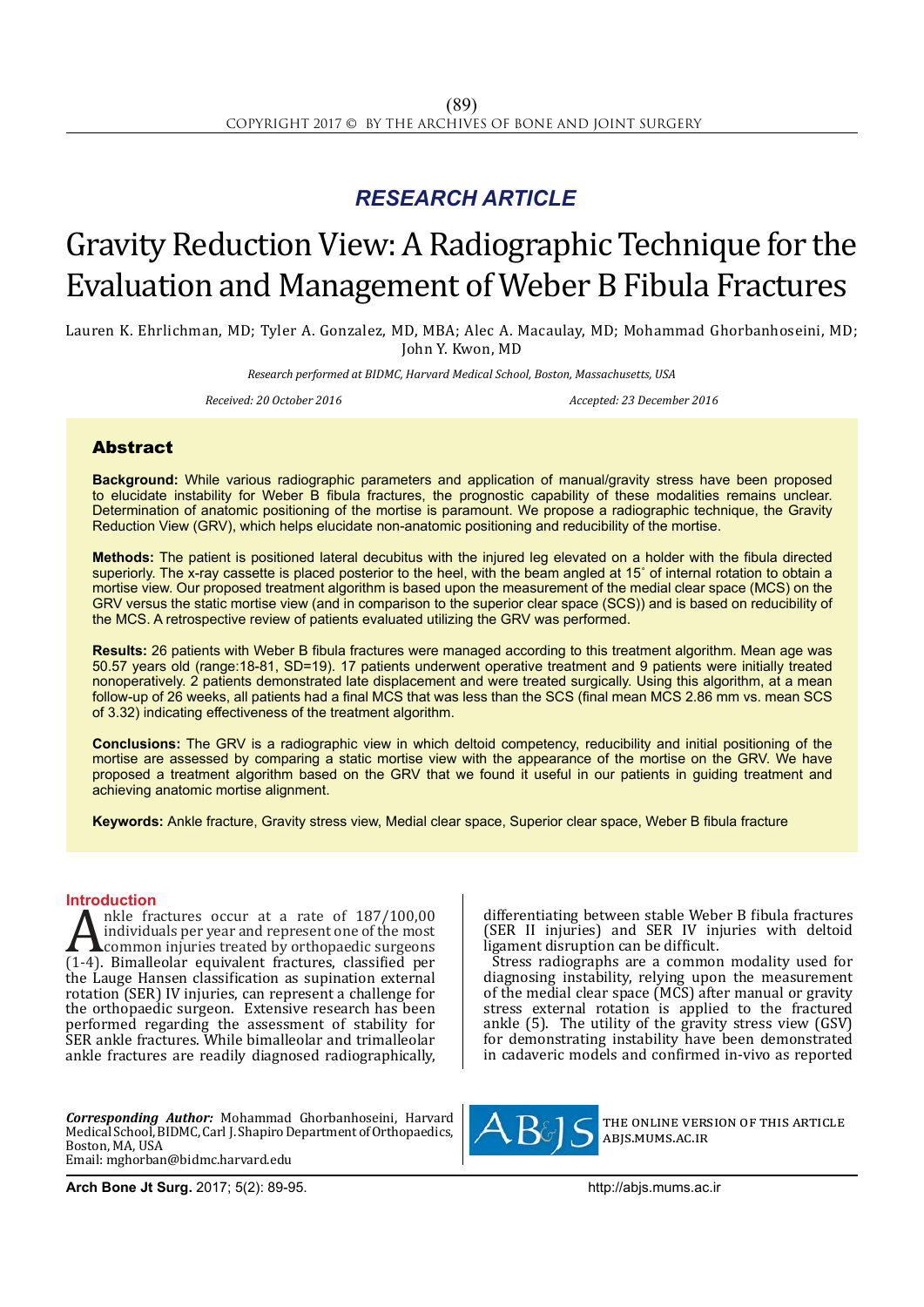in several clinical studies (6,7) . While stress views are routinely utilized to assess the stability of ankle fractures, more recent literature has suggested that the GSV may not provide significant benefit prognostically as patients with positive stress radiographs may have equivalent clinical outcomes with or without surgery (8). Additionally, advanced imaging modalities such as magnetic resonance imaging have not shown prognostic capabilities in assessing instability despite excellent detection of deltoid ligament injury (9).

Therefore, clinical decision-making is often based on alignment of the mortise on initial radiographs without additional stressing for the patient with a lateral malleolus fracture and an anatomically aligned mortise. As the prognostic value of external rotation stress testing has been questioned, the ability to determine whether the mortise is anatomic or not on initial views becomes increasingly important. While several radiographic criteria have been commonly utilized to determine anatomic alignment and gross displacement is easily diagnosed, subtle malalignment can still be difficult to assess (10,11).

The purpose of this paper is to propose a radiographic view for the evaluation of Weber B fibula fractures, the so-called gravity reduction view (GRV). This technique is particularly useful for determining anatomic positioning of the mortise, especially in cases where malalignment may be subtle. Moreover, this view helps the surgeon to assess reducibility of the mortise and critically assess reduction of the mortise either after cast immobilization or intraoperatively following reduction and fixation. The senior author has utilized the GRV to develop a treatment algorithm for evaluation of potentially unstable Weber B ankle fractures. In addition to describing our technique, we present results of a clinical case series utilizing the Gravity Reduction View.

#### **Materials and Methods**

Institutional Review Board approval was obtained for this study. Between February 2013 and August 2014 all patients presenting with an isolated Weber B fibula fracture to the senior author's clinic were included in the above investigation. Demographic information were obtained and patients underwent radiographic examination as described below.

Plain films of the injured ankle are first obtained with the patient supine with the traditional AP, mortise, and lateral views obtained. The traditional gravity stress view can be obtained, although not essential for the treatment algorithm described below. To obtain the GRV, the patient is positioned in the contralateral lateral decubitus position so that the injured fibula is directed upward toward the ceiling with the leg elevated with a leg holder (a foam block). The x-ray cassette is placed posterior to the heel, and the beam is directed at an angle of 15˚ of internal rotation to the affected ankle to obtain a mortise view [Figure 1]. Dorsiflexion of the ankle is encouraged as plantar flexed views have been previously demonstrated to artificially increase the appearance of the MCS (12). Sample views obtained for a patient with a Weber B ankle fracture with questionable MCS widening are pictured in [Figure 2A-D]. A treatment

**Figure 1. Patient positioning for the gravity reduction view.**

algorithm was validated based on the results of our study cohort [Figure 3]. Normal MCS is defined as a MCS that is less than or equal to the superior clear space (SCS), on the ankle mortise view. Each patient obtained at a minimum a non-weight bearing mortise view and a GRV. The treatment algorithm based on these views has three pathways:

1- If the MCS was greater than the SCS on the non-weight bearing mortise view and on the GRV (demonstrating irreducibility and non-anatomic positioning of the mortise), then operative treatment was indicated.

2- If the MCS was initially greater than the SCS on the nonweight bearing mortise view and decreased to normal limits on the GRV (demonstrating reducibility and initial non-anatomic positioning of the mortise), then operative treatment was indicated unless significant comorbid conditions favored nonoperative treatment. Reducibility indicated that nonoperative treatment, although potentially less optimal, may be a viable treatment option due to the ability to exact a closed reduction.

3- If the MCS was normal on the static view and on the GRV then non operative treatment was indicated. Repeat radiographic evaluation was performed within 1-2 weeks to ensure anatomic alignment of the mortise.

A retrospective review of all patients presenting with Weber B fibula fractures and suspected deltoid ligament injury over a 1.5 year period were analyzed and

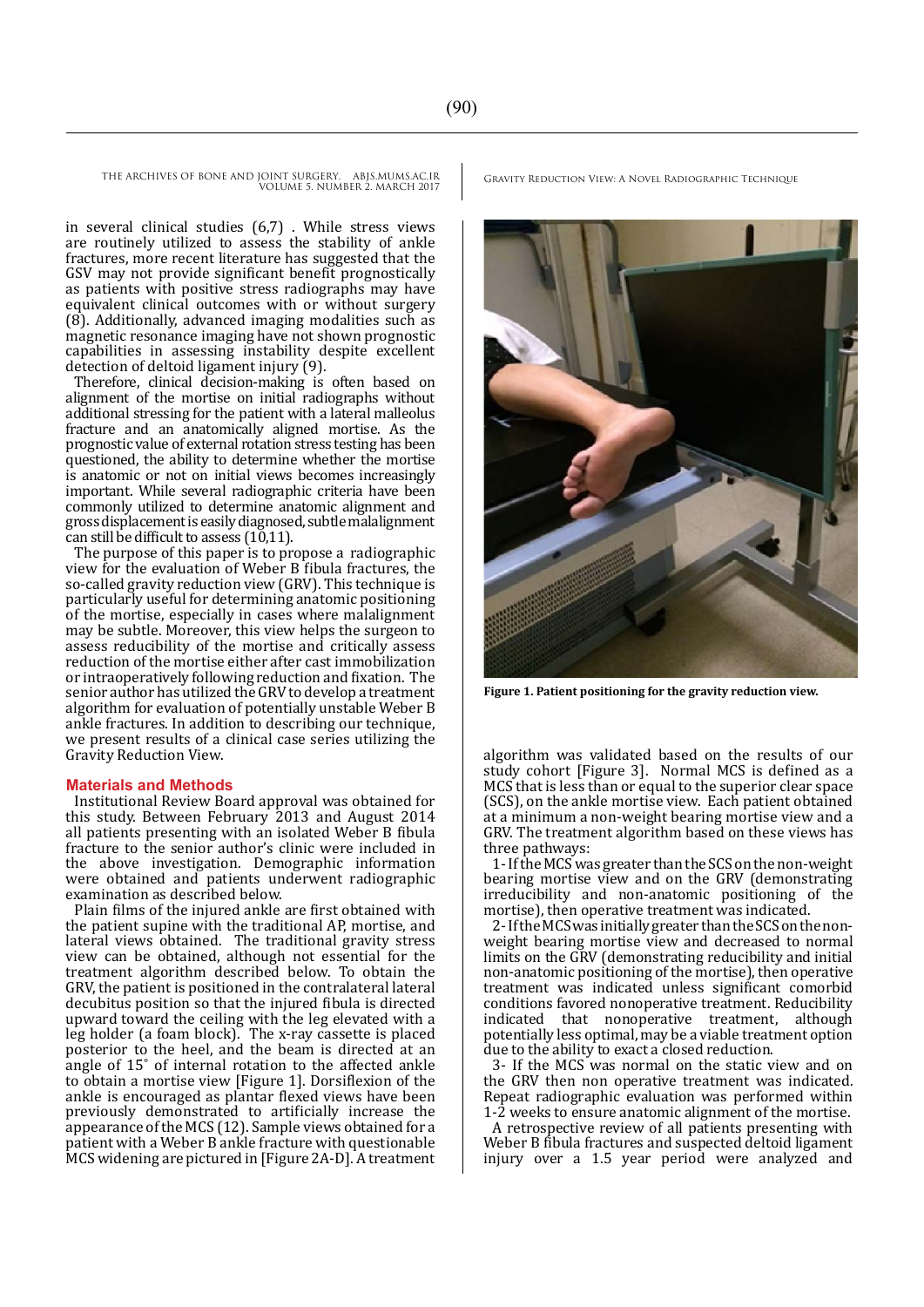

THE ARCHIVES OF BONE AND JOINT SURGERY. ABJS.MUMS.AC.IR VGRAVITY REDUCTION VIEW: A NOVEL RADIOGRAPHIC TECHNIQUE<br>VOLUME 5. NUMBER 2. MARCH 2017

**Figure 2. A- Mortise view with subtle MCS widening (SCS= 2.70 mm, MCS: 3.66 mm), B- Gravity stress view (MCS: 4.64 mm), C- Gravity reduction view (MCS: 2.38 mm), D- Postoperative view (MCS: 2.20 mm).**

demographic, radiographic and fracture characteristics information was obtained.

#### **Results**

Descriptive statistics for the entire cohort is demonstrated in [Table 1]. Statistical analysis of the cohort of 26 patients demonstrated a mean age of 50.57 years of age (range: 18-81, SD=19 years). Mean follow-up was 26 weeks (range: 6-70, SD=18.4 weeks). There were 12 males (46%) and 14 females (54%). 17 cases (65%)

were treated operatively and 9 cases (35%) were initially treated nonoperatively. Two patients (case ID number 17, 18) initially treated nonoperatively demonstrated late displacement and required surgical fixation. Both patients underwent standard imaging per our protocol but had suboptimal radiographs and given significant similar medical comorbidities (DM, CAD, PVD) were initially treated nonoperatively. Both were found to have displacement at 2 weeks from initial evaluation and were treated operatively. One patient in the cohort was lost to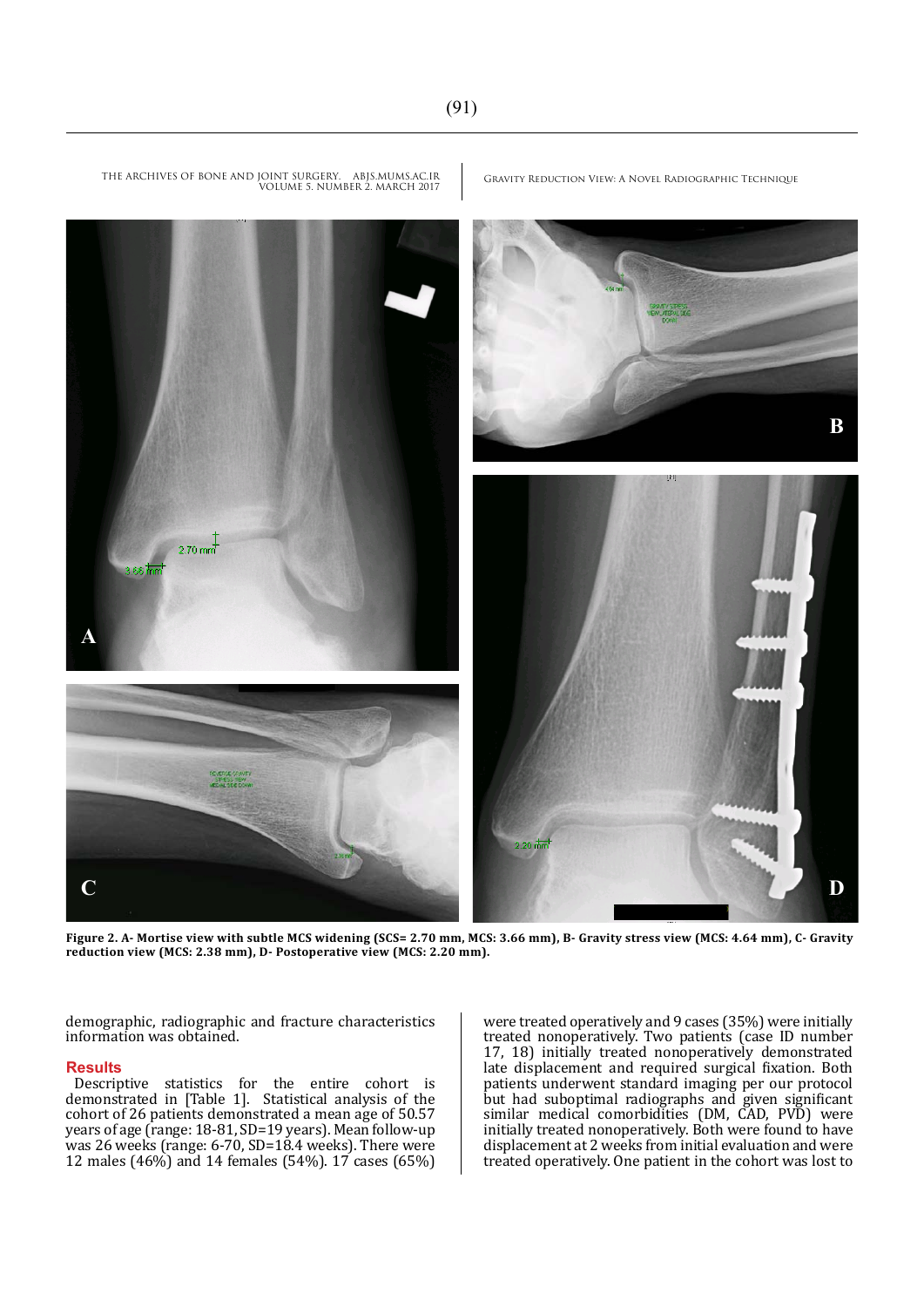

**Figure 3. Flowchart for algorithm using Gravity Reduction View (GRV) for the diagnosis and management of Weber B distal fibula fractures.**

follow-up immediately after initial treatment.

All radiographs were measured by a single staff orthopaedic surgeon. Analysis of the cohort of patients available for final radiographic follow-up demonstrated a mean medial clear space of 2.86 mm (range: 2.08- 3.85 , SD= 0.39 mm) compared to mean superior clear space of 3.32 mm (range: 2.67-4.43 , SD= 0.39 mm) demonstrating anatomic alignment of the mortise per criteria established by Deangelis, et al. (13).

#### **Discussion**

As noted by Michelson *et al.* in their introduction of the gravity stress view, "Central to the clinical evaluation of ankle fractures is the determination of stability, defined as normal motion under physiologic conditions (6)." Stress radiographs have since become a commonly used modality for the diagnosis of such instability. In 2001, Michelson *et al.* demonstrated that after complete deltoid transection and fibular osteotomy in cadaver ankles, the talus reliably showed a lateral shift of at least 2 mm and a valgus tilt of at least 15 degrees (6).Tornetta *et al.* described their experiences with the measurement of MCS on stress radiographs to determine the need for operative stabilization, with MCS of 4.8 mm indicative of stable injuries amenable to non-operative treatment and MCS of 6.9 mm treated operatively (7).

First validated in cadaver models, manual and/or gravity external rotation stress views are frequently used to assess instability as visualized by displacement of the ankle mortise with the patient positioned in the lateral decubitus position and the medial side of the ankle positioned superiorly. When a fibula fracture is associated with a significant disruption of the deltoid ligament, the talus displaces inferiorly causing an increase in the MCS. If associated with a syndesmotic injury, the tibiofibular clear space additionally increases with a corresponding decrease in tibiofibular overlap.

Although an increase in MCS with manual external rotation or gravity stress views has been used as an indication for the need for operative intervention, recent studies have challenged the utility and prognostic nature of stress views (8,14,15). Sanders, *et al.*'s published results from a randomized multicenter trial of operative versus non-operative treatment for unstable fractures of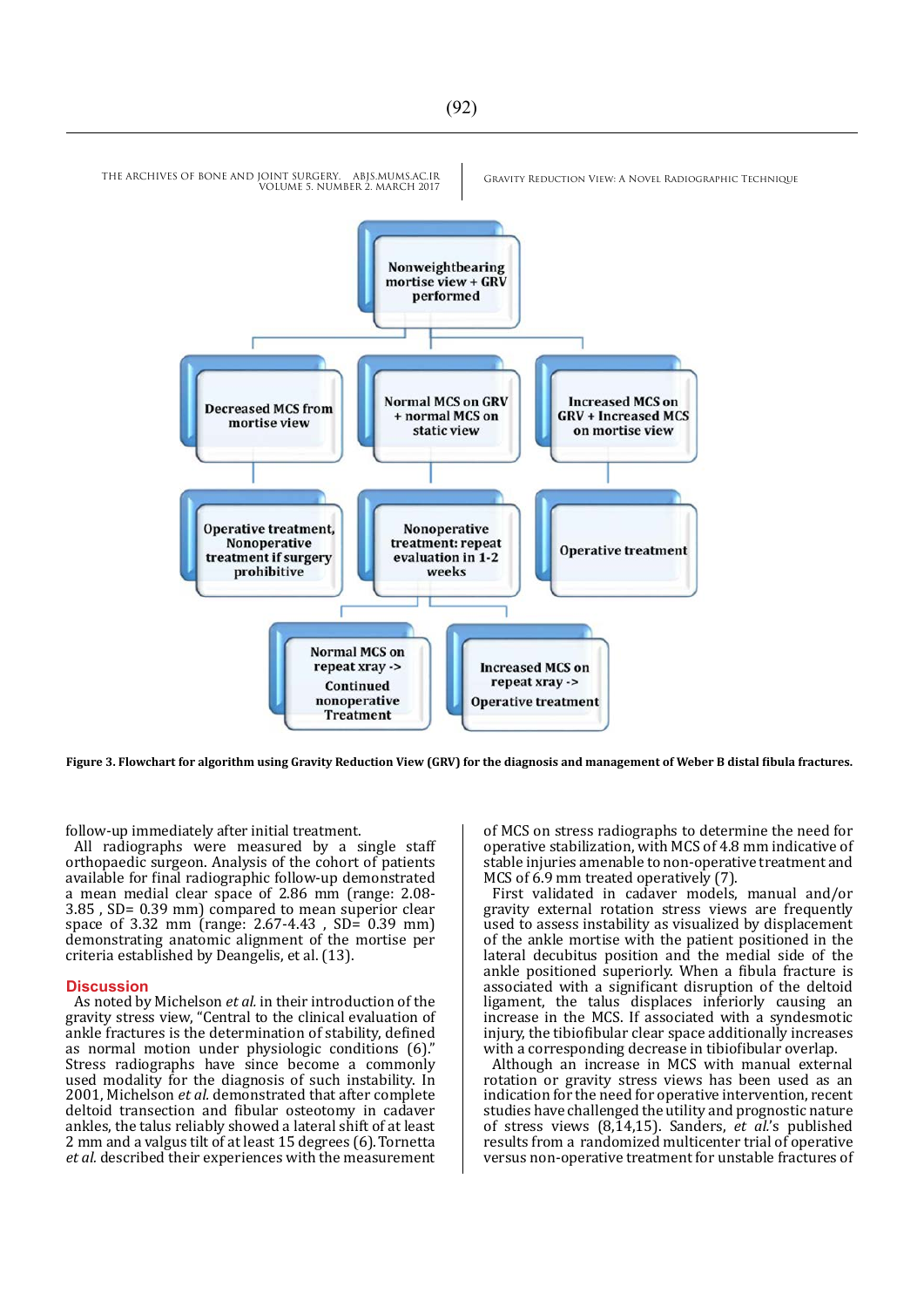| Table 1. Demographic data and results of superior and medial clear space measurements on non-stress view and gravity reduction view (GRV) |              |       |              |                               |                                       |                                              |                                                        |                                   |                                     |                                     |                   |
|-------------------------------------------------------------------------------------------------------------------------------------------|--------------|-------|--------------|-------------------------------|---------------------------------------|----------------------------------------------|--------------------------------------------------------|-----------------------------------|-------------------------------------|-------------------------------------|-------------------|
| Patient                                                                                                                                   | Gender       | Age   | Side         | 0-operative<br>N-nonoperative | SCS on injury<br>mortise view<br>(mm) | <b>MCS</b> on injury<br>mortise view<br>(mm) | <b>MCS on Gravity</b><br><b>Reduction View</b><br>(mm) | Length of<br>follow-up<br>(weeks) | <b>SCS</b> on final<br>view<br>(mm) | <b>MCS</b> on final<br>view<br>(mm) | <b>COMMENTS</b>   |
| $\mathbf{1}$                                                                                                                              | $\rm F$      | 21    | $\mathbf L$  | ${\bf N}$                     | 2.75                                  | 2.57                                         | 2.56                                                   | 15                                | 2.7                                 | 2.1                                 |                   |
| $\overline{2}$                                                                                                                            | M            | 57    | $\mathbf{L}$ | ${\bf N}$                     | 3.94                                  | 4.17                                         | 4.20                                                   | 10                                | 3.9                                 | 3.85                                |                   |
| $\overline{3}$                                                                                                                            | M            | 65    | L            | ${\bf N}$                     | 3.26                                  | 3.02                                         | 2.97                                                   | 14                                | 3.45                                | 3.29                                |                   |
| $\overline{4}$                                                                                                                            | F            | 54    | L            | ${\bf N}$                     | 3.26                                  | 2.93                                         | 3.03                                                   | 11                                | 3.13                                | 3.1                                 |                   |
| 5                                                                                                                                         | $\mathbb F$  | 57    | $\mathbb{R}$ | ${\bf N}$                     | 3.19                                  | 2.87                                         | 3.00                                                   | 9                                 | 3.42                                | 2.97                                |                   |
| 6                                                                                                                                         | $\mathbb F$  | 60    | L            | ${\bf N}$                     | 3.77                                  | 3.39                                         | 3.22                                                   | 13                                | 3.55                                | 3.07                                |                   |
| $\overline{7}$                                                                                                                            | $\rm F$      | 18    | $\mathbf{L}$ | ${\bf N}$                     | 3.29                                  | 3.16                                         | 3.35                                                   | $\bf{0}$                          | $\mathbf X$                         | $\mathbf X$                         | Lost To Follow-up |
| 8                                                                                                                                         | М            | 58    | L            | ${\bf N}$                     | 3.37                                  | 3.05                                         | 3.05                                                   | 16                                | 3.4                                 | 3.02                                |                   |
| 9                                                                                                                                         | M            | 81    | ${\bf R}$    | ${\bf N}$                     | 3.20                                  | 2.80                                         | 2.82                                                   | 6                                 | 3.12                                | 2.85                                |                   |
| 10                                                                                                                                        | F            | 50    | L            | $\mathbf 0$                   | 2.96                                  | 3.78                                         | 2.26                                                   | 32                                | 3.1                                 | 2.29                                |                   |
| 11                                                                                                                                        | F            | 70    | $\mathbb{R}$ | $\mathbf 0$                   | 3.57                                  | 5.09                                         | 3.01                                                   | 44                                | 3.27                                | 3.14                                |                   |
| 12                                                                                                                                        | M            | 20    | $\mathbf{L}$ | $\mathbf 0$                   | 2.89                                  | 4.88                                         | 3.23                                                   | 28                                | 3.11                                | 2.95                                |                   |
| 13                                                                                                                                        | F            | 23    | $\mathbb{R}$ | $\mathbf 0$                   | 3.31                                  | 5.20                                         | 2.38                                                   | 12                                | 3.07                                | 2.37                                |                   |
| 14                                                                                                                                        | M            | 40    | ${\bf R}$    | $\mathbf 0$                   | 3.46                                  | 3.88                                         | 2.80                                                   | 60                                | 4.43                                | 2.81                                |                   |
| 15                                                                                                                                        | $\mathbb F$  | 71    | $\mathbf{L}$ | $\mathbf 0$                   | 3.13                                  | 4.84                                         | 3.74                                                   | 48                                | 3.16                                | 2.9                                 |                   |
| 16                                                                                                                                        | M            | 74    | L            | $\boldsymbol{0}$              | 2.94                                  | 16.02                                        | 13.03                                                  | $20\,$                            | $3.5\,$                             | 2.75                                |                   |
| 17                                                                                                                                        | M            | 71    | $\mathbb R$  | $\boldsymbol{0}$              | 2.93                                  | 3.03                                         | 3.10                                                   | 28                                | 2.67                                | 2.08                                | Failed NonOp Rx   |
| 18                                                                                                                                        | М            | 66    | $\mathbb R$  | $\mathbf 0$                   | 3.71                                  | 3.07                                         | 2.81                                                   | 56                                | 2.97                                | 2.8                                 | Failed NonOp Rx   |
| 19                                                                                                                                        | $\rm F$      | 66    | $\mathbb R$  | $\boldsymbol{0}$              | 3.33                                  | 2.87                                         | 2.80                                                   | $\, 8$                            | 3.42                                | 2.93                                |                   |
| 20                                                                                                                                        | $\mathbf{F}$ | 54    | L            | $\boldsymbol{0}$              | 3.00                                  | 3.60                                         | 3.10                                                   | 70                                | $\sqrt{3}$                          | 2.9                                 |                   |
| 21                                                                                                                                        | M            | 34    | L            | $\mathbf 0$                   | 4.05                                  | 6.01                                         | 4.18                                                   | 12                                | 3.97                                | 2.75                                |                   |
| 22                                                                                                                                        | $\mathbf F$  | 29    | $\mathbf{L}$ | $\mathbf 0$                   | 3.29                                  | 3.47                                         | 2.99                                                   | 48                                | 3.3                                 | 2.72                                |                   |
| 23                                                                                                                                        | M            | 52    | $\mathbb R$  | $\mathbf 0$                   | 3.44                                  | 4.42                                         | 2.76                                                   | 30                                | 3.4                                 | 2.77                                |                   |
| 24                                                                                                                                        | М            | 19    | L            | $\mathbf 0$                   | 3.94                                  | 4.32                                         | 3.89                                                   | 33                                | 3.8                                 | 3.52                                |                   |
| 25                                                                                                                                        | F            | 51    | $\mathbb R$  | $\mathbf 0$                   | 3.19                                  | 4.62                                         | 2.90                                                   | 13                                | 3.24                                | 2.91                                |                   |
| 26                                                                                                                                        | $\rm F$      | 54    | $\mathbb R$  | $\boldsymbol{0}$              | 3.06                                  | 3.21                                         | 2.85                                                   | 15                                | 3.1                                 | 2.7                                 |                   |
| Standard<br>Deviation                                                                                                                     |              | 19.09 |              |                               | 0.34                                  | 2.56                                         | 2.00                                                   | 18.75                             | 0.39                                | 0.39                                |                   |
| Mean                                                                                                                                      |              | 50.57 |              |                               | 3.31                                  | 4.24                                         | 3.46                                                   | 26                                | 3.32                                | 2.86                                |                   |

the lateral malleolus (as demonstrated by MCS >5 mm with manual stress testing) and demonstrated equivalent functional outcomes for the non-operative group, albeit with an increased risk of displacement, nonunion, and malunion in this group (8). Not only did the authors find no difference in patient-reported functional outcomes at 1-year follow-up, but a subsequent study from the same group challenged the cost effectiveness of operative fixation for these injuries (16). Furthermore, others have suggested treatment algorithms based on either the results of weightbearing radiographs or a trial of protected weightbearing before reimaging as a means of a more physiologic stress testing (17-19).

Additionally, MRI has not proven to be prognostic for instability. In a recently published report, Nortunen *et al.* performed a prospective diagnostic study to assess the utility of MRI findings for the deep aspect of the deltoid ligament in evaluating the stability of the ankle mortise in patients with a lateral malleolar fracture and no widening of the MCS (9). They concluded that given the variability of the MCS in patients with similar MRI results, MRI should not be used in deciding between operative and non-operative management.

For many surgeons, clinical decision-making is based on alignment of the mortise on initial radiographs without additional stressing of the ankle. As the prognostic value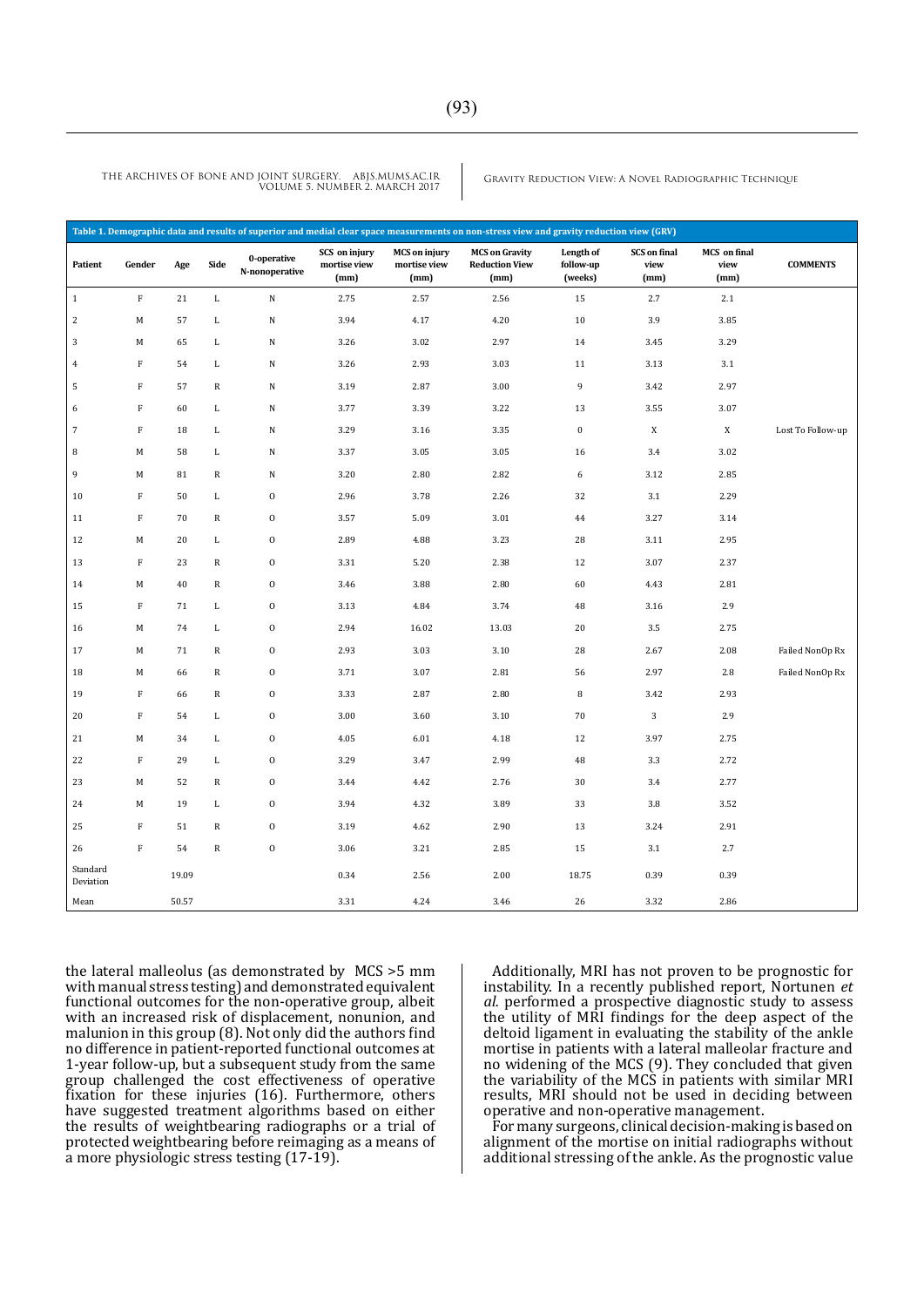of external rotation stress testing has been questioned, the ability to determine whether the mortise is anatomic or not on static views becomes increasingly important. While Deangelis *et al.* demonstrated that 98% of normal ankles demonstrate a MCS less than or equal to the SCS, the applicability of these criteria to decide treatment for the fractured ankle is uncertain as ankle fractures that do not fall into this strict criteria do not necessarily indicate instability that requires surgical intervention (13).

The gravity reduction view is a radiographic view that compares a static upright mortise film to a mortise view obtained with the medial side of the ankle closer to the ground, thus establishing whether the MCS reduces and was therefore widened following injury in the first place. Additionally, the GRV gives surgeons information regarding key aspects of operative or nonoperative treatment. Reducibility of the MCS on GRV can aid surgeons in determining the ability to exact an anatomic reduction in a plaster cast if nonoperative treatment is preferred. Reducibility, or a lack thereof, of the mortise on GRV may aid surgeons in deciding preoperatively for surgically-indicated patients whether a formal anteromedial arthrotomy is required to remove interposed deltoid ligament or hematoma which may block anatomic reduction surgically.

We have utilized the GRV view in clinical practice according to the algorithm described above and have developed a treatment algorithm for its use [Figure 3]. It is safe with minimal additional radiation exposure to the patient. Furthermore, given the lack of manual reduction, patient discomfort is minimal. Our proposed algorithm utilizing the GRV to aid in assessment stability and determining operative versus nonoperative treatment demonstrates effectiveness based on short term follow-up of a cohort of 26 patients. While the case series reports on a cohort of

patients examined over a 1.5 year period, overall mean follow-up was much shorter due to patients being discharged from routine follow-up after demonstrating osseous healing and an anatomically-aligned mortise on final radiographs. However, all patients with final radiographic follow-up demonstrated anatomic positioning of the mortise demonstrating effectiveness of technique and algorithm.

We propose a radiographic view, the gravity reduction view, to help determine anatomic alignment of the mortise and guide treatment for patients with Weber B fibula fractures.

The authors didn't use any financial aid for performing this research.

Lauren K. Ehrlichman MD Naval Hospital Beaufort, Beaufort, SC, USA

Tyler A. Gonzalez MD MBA

Harvard Combined Orthopaedic Surgery Program, Department of Orthopaedic Surgery, Massachusetts General Hospital, Boston, MA, USA

Alec A. Macaulay MD Harvard Medical School, Department of Orthopaedic Surgery, Brigham Hospital, Boston, Massachusetts, USA

Mohammad Ghorbanhoseini MD John Y. Kwon MD Harvard Medical School, BIDMC, Carl J. Shapiro Department of Orthopaedics, Boston, MA, USA

#### **References**

- 1. Burwell HN, Charnley AD. The treatment of displaced fractures at the ankle by rigid internal fixation and early joint movement. J Bone Joint Surg Br. 1965; 47(4):634-60.
- 2. Daly PJ, Fitzgerald RH Jr, Melton LJ, Llstrup DM. Epidemiology of ankle fractures in Rochester, Minnesota. Acta Orthop Scand. 1987; 58(5):539-44.
- 3. Davidovitch R, Egol K. Ankle Fractures. In: Green DP, editor. Rockwood and Green's fractures in adults. 7<sup>th</sup> ed. Philadelphia: Lippincott Williams and Wilkins; 2010.
- 4. Gonzalez TA, Chien B, Ghorbanhoseini M, Kwon JY. Minimally invasive surgical approach to distal fibula fractures: a technique tip. Arch Bone Joint Surg. 2017; 5(1):39-45.
- 5. Schock HJ, Pinzur M, Manion L, Stover M. The use

of gravity or manual-stress radiographs in the assessment of supination-external rotation fractures of the ankle. J Bone Joint Surg Br. 2007; 89(8):1055-9.

- 6. Michelson JD, Varner KE, Checcone M. Diagnosing deltoid injury in ankle fractures: the gravity stress view. Clin Orthop Relat Res. 2001; 387(1):178-82.
- 7. Tornetta P 3rd, Axelrad TW, Sibai TA, Creevy WR. Treatment of the stress positive ligamentous SE4 ankle fracture: incidence of syndesmotic injury and clinical decision making. J Orthop Trauma. 2012; 26(11):659-61.
- 8. Sanders DW, Tieszer C, Corbett B. Operative versus nonoperative treatment of unstable lateral malleolar fractures: a randomized multicenter trial. J Orthop Trauma. 2012; 26(3):129-34.